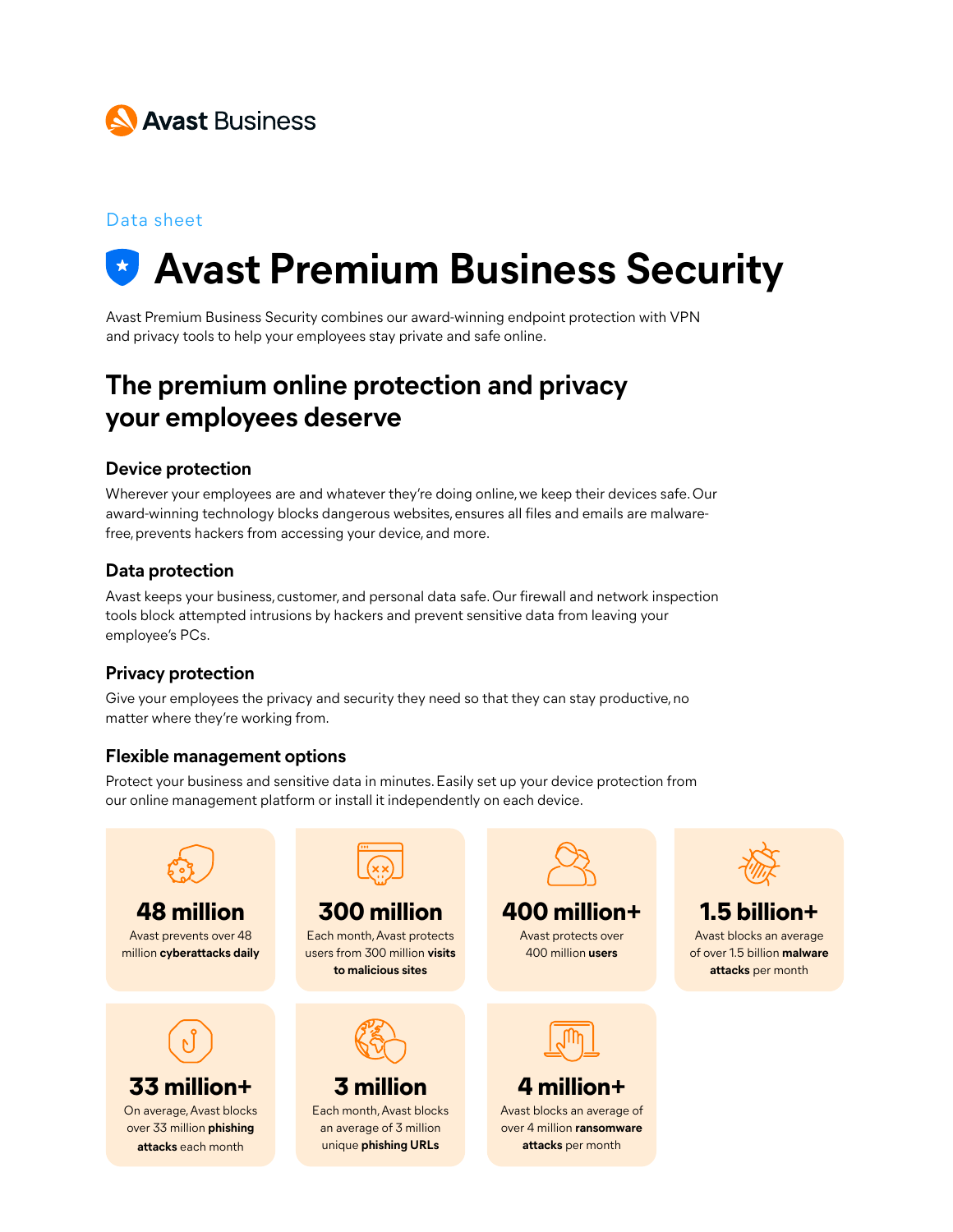

# **Features**

# **Security Features**



#### **File Shield**

Scans programs and files saved on your PC for malicious threats in real-time before allowing them to be opened, run, modified, or saved. If malware is detected, File Shield prevents the program or file from infecting your PC.

毛垢的



### **Web Shield**

Scans data that is transferred when you browse the internet in real-time to prevent malware, such as malicious scripts, from being downloaded and run on your PC.

毛脂的



#### **Mail Shield**

Scans your incoming and outgoing email messages in real-time for malicious content such as viruses. Scanning only applies to messages sent or received using a mail management software (email clients such as Microsoft Outlook or Mozilla Thunderbird). If you access your web-based email account via an internet browser, your PC is protected by other Avast shields.



#### **Behavior Shield**

Monitors all processes on your PC in real-time for suspicious behavior that may indicate the presence of malicious code. Behavior Shield works by detecting and blocking suspicious files based on their similarity to other known threats, even if the files are not yet added to the virus definitions database.



#### **CyberCapture**

Detects and analyzes rare, suspicious files. If you attempt to run such a file, CyberCapture locks the file from your PC and sends it to the Avast Threat Lab where it is analyzed in a safe, virtual environment.

45



### **Firewall**

Monitors all network traffic between your PC and the outside world to protect you from unauthorized communication and intrusions. Firewall can prevent sensitive data from leaving your PC and can block attempted intrusions by hackers.

43



#### **SmartScan**

Scans for malware, outdated applications, unsafe settings, and suspicious add-ons. 4



#### **Sandbox**

Allows you to browse the web or run an application in a completely isolated, safe environment. When you run an application in Sandbox, your activity and web content is contained, which prevents damage to your PC. This is useful when you want to run suspicious or untrusted applications without risk.

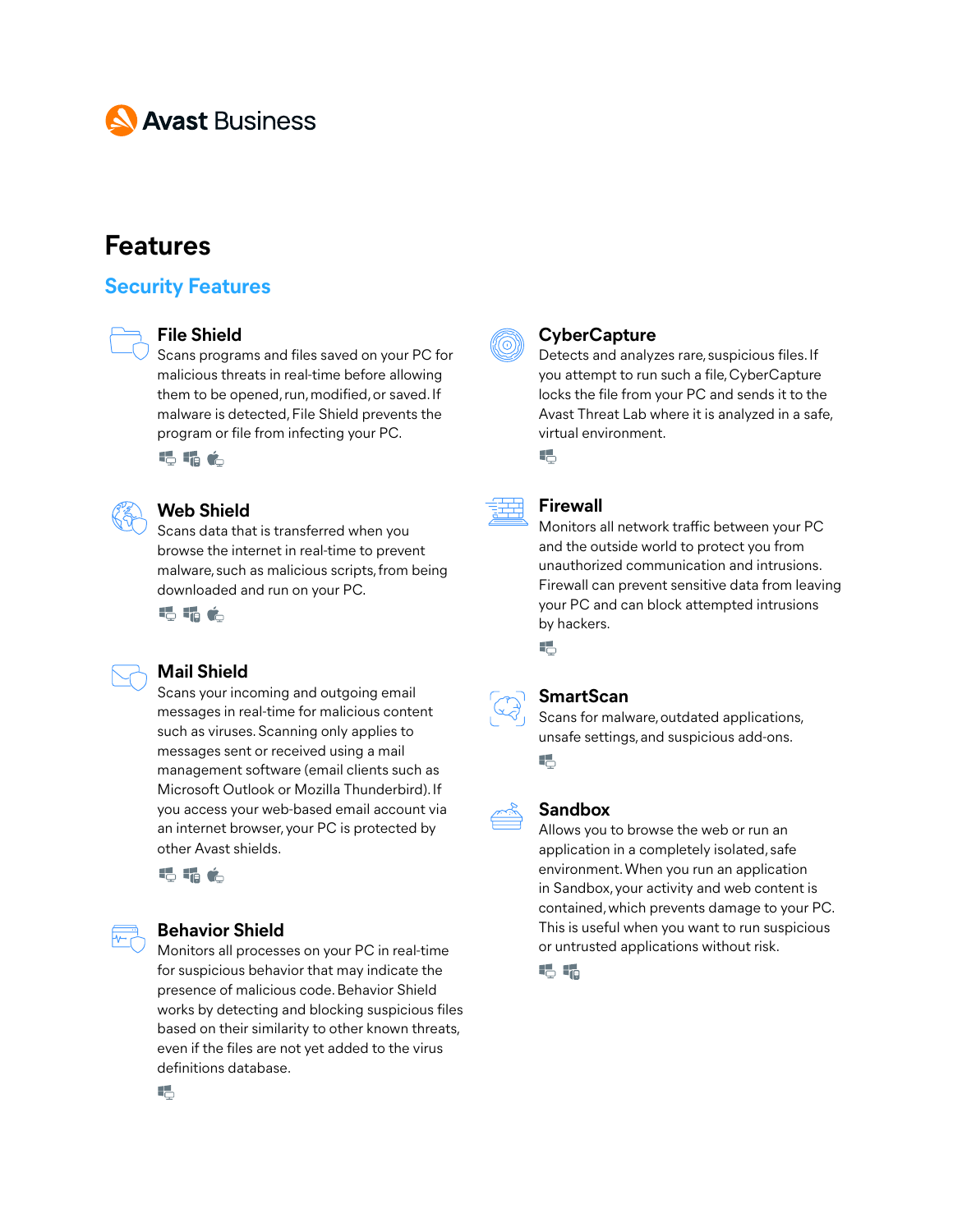



#### **Wi-Fi Inspector**

Scans your network for vulnerabilities and identifies potential security issues that open the door to threats. This feature checks the status of your network, devices connected to the network, and router settings. Wi-Fi Inspector helps you secure your network to prevent attackers from accessing it and misusing your personal data.

45



#### **Real Site**

Secures you against DNS (Domain Name System) hijacking. Some malicious programs can redirect you from an authentic URL to an inauthentic one to acquire sensitive information such as usernames, passwords, and credit card details. 15



#### **Rescue Disk**

Enables you to scan your PC when your system is not running. This method significantly increases your chances of detecting and removing malware because the malware is unable to counteract. If you suspect your PC is infected with malware and all other antivirus scans were unable to resolve the issue, you can use Rescue Disk.





#### **Security Browser Extension**

Scans sites for authenticity and blocks malicious ads.

H



#### **Remote Access Shield**

Prevents Remote Desktop Protocol (RDP) exploits and brute-force attacks by allowing you to choose who can remotely access your computer and block unwanted connections. 45

#### **Data Shredder**

Allows you to irreversibly erase your files or drives so that there is no way for anyone to restore and misuse your data.

 $\mathbf{t}$  ,  $\mathbf{t}$ 



### **Exchange Server Protection**

Scans and filters emails at the Exchange server level – stopping potential attacks before they spread to the network.

 $\blacksquare_{\square}$ 

## **SharePoint Server Protection**

Checks all files uploaded onto shared storage to ensure malware cannot compromise data.

4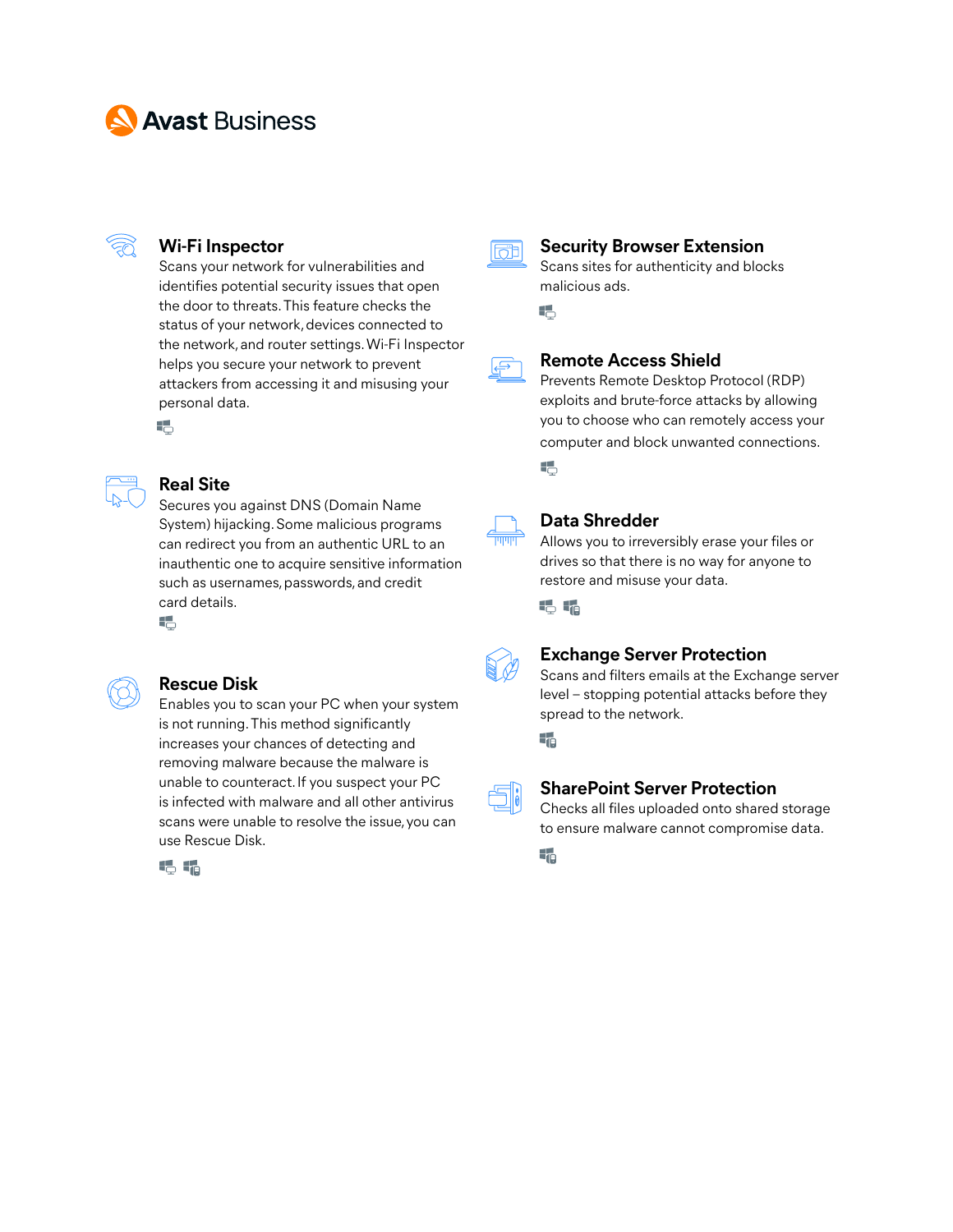

# **Privacy Features**



#### **SecureLine VPN**

Functions as a private tunnel through the internet that encrypts your data and secures your connection when using public Wi-Fi connections, such as those in cafes or airports. SecureLine VPN has servers in several locations, which means you can bypass geolocation restrictions and access your favorite content while traveling.



## **Webcam Shield**

Prevents applications and malware from accessing your PC's webcam without your consent. With Webcam Shield enabled, untrusted applications cannot capture images or videos, or send the content outside of your PC to compromise your privacy.



| . . |   |
|-----|---|
| -   | ٠ |

### **Password Protection**

Prevents applications and malware from viewing, changing, or deleting passwords that are saved in your Google Chrome, Mozilla Firefox, Microsoft Edge, and Avast Secure Browser browsers.

15